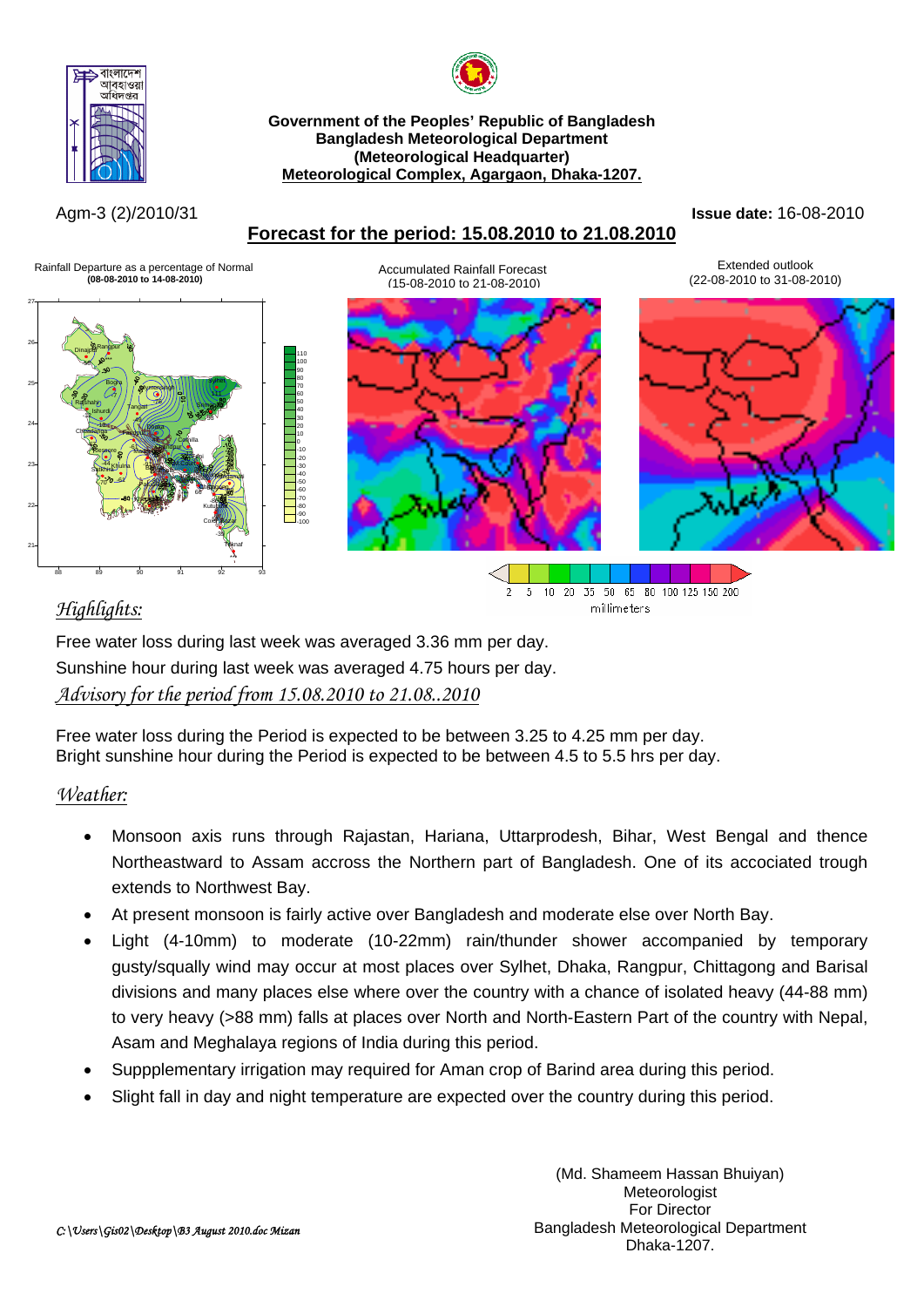#### **Bengali Version**

#### **Forecast for the period: 15.08.2010 to 21.08.2010**

21 22 23 24 25 26 27 Dinajpur Rangpur -10<br>
-20<br>
-30<br>
-40<br>
-50<br>
-90<br>
-100<br>
-100 10 20 30 40 50 60 70 80 90 100 110  $\mathcal{S}^*$  -58 Bogra Mymensingh 1111 Rajshahi -76 Srimongal Tangail Ishurdi -12 <sup>53</sup> -49 Chuadanga -13 Faridpur Madaripur Chattagong Sitakunda Rangamati Coxs<sup>p</sup>Bazar Teknaf Hatiya ndwin **Kutubata** Feni **M.Court** Chandpur 47 / Comilla Khulna  $\frac{1}{2}$ essore  $\frac{1}{2}$ -12 Satkhira - 81 **Bholando** 198 109 - 61 Patuara - 61 Patuara - 61 Patuara - 61 Patuara - 61 Patuara - 61 Patuara - 61 Patuara - 61 Patuara -<br>1980 - 61 Patuara - 61 Patuara - 61 Patuara - 61 Patuara - 61 Patuara - 61 Patuara - 61 Patuara - 61 Patuara --78 53 -39 \*\*\* Accumulated Rainfall Forecast (15-08-2010 to 21-08-2010) Extended outlook (22-08-2010 to 31-08-2010) Rainfall Departure as a percentage of Normal  **(08-08-2010 to 14-08-2010)**

> 35 50 65 80 100 125 150 200  $\overline{5}$  $10$ 20 millimeters

### *প্ৰধান বৈশিষ্ট্য সমূহঃ-*

88 89 90 91 92 93

গত সপ্তাহে বাষ্পীভবনের দৈনিক গড ৩.৩৬ মিঃমিঃ ছিল। গত সপ্তাহে সূর্যকিরণ কালের দৈনিক গড় ৪.৭৫ ঘন্টা ছিল।

#### <u>পূর্বাভাসঃ- ১৫-০৮-২০১০ খৃঃ থেকে ২১-০৮-২০১০ খৃঃ পর্যন্ড়।</u>

এ সময়ে বাম্পীভবনের দৈনিক গড় মান ৩.২৫ মিঃমিঃ থেকে ৪.২৫মিঃমিঃ থাকতে পারে। এ সময়ে সর্যকিরণকালের দৈনিক গড় মান ৪.৫ ঘন্টা থেকে ৫.৫ ঘন্টা থাকতে পারে।

#### *আবহাওয়াঃ-*

- কৌসমী অক্ষ রাজস্থান, হরিয়ানা, উত্তর প্রদেশ, বিহার, পশ্চিমবঙ্গ এবং বাংলাদেশের উত্তরাংশ হয়ে আসামের উত্তরপূর্বাংশ পর্যম্ড বিস্ডুত। এর অপর অংশটি উত্তর পশ্চিম বঙ্গোপসাগর পর্যন্ড বিস্ডুত রয়েছে।
- বর্তমানে মৌসমী বায়ু প্রবাহ বাংলাদেশের উপর মোটামুটি সক্রিয় এবং উত্তর বঙ্গোপসাগরে মাঝারী ধরণের সক্রিয় রয়েছে।
- এ সপ্তাহে সিলেট, ঢাকা, রংপুর, চট্টগাম ও বরিশাল বিভাগের অধিকাংশ স্থানে এবং দেশের অন্যত্র অনেক স্থানে দমকা অথবা ঝড়ো হাওয়াসহ হালকা (৪-১০ মিঃমিঃ) থেকে মাঝারী (১০-২২ মিঃমিঃ) ধরণের বৃষ্টি / বজ্র বৃষ্টি হতে পারে। সেই সাথে দেশের উত্তর এবং উত্তর পূর্বাংশের দু'এক স্থানসহ নেপাল, ভারতের আসাম ও মেঘালয় অঞ্চলে বিক্ষিপ্তভাবে ভারী (৪৪-৮৮ মিঃমিঃ) থেকে অতিভারী ( $>$ ৮৮ মিঃমিঃ) বর্ষণের সম্ভাবনা রয়েছে।
- এসপ্তাহে দিন ও রাতের তাপমাত্রা সামান্য হ্রাস পেতে পারে।

*(*মোঃ শামীম হাসান ভূইয়া) আবহাওয়াবিদ পরিচালকের পক্ষে বাংলাদেশ আবহাওয়া অধিদপ্তর, ঢাকা-১২০৭।